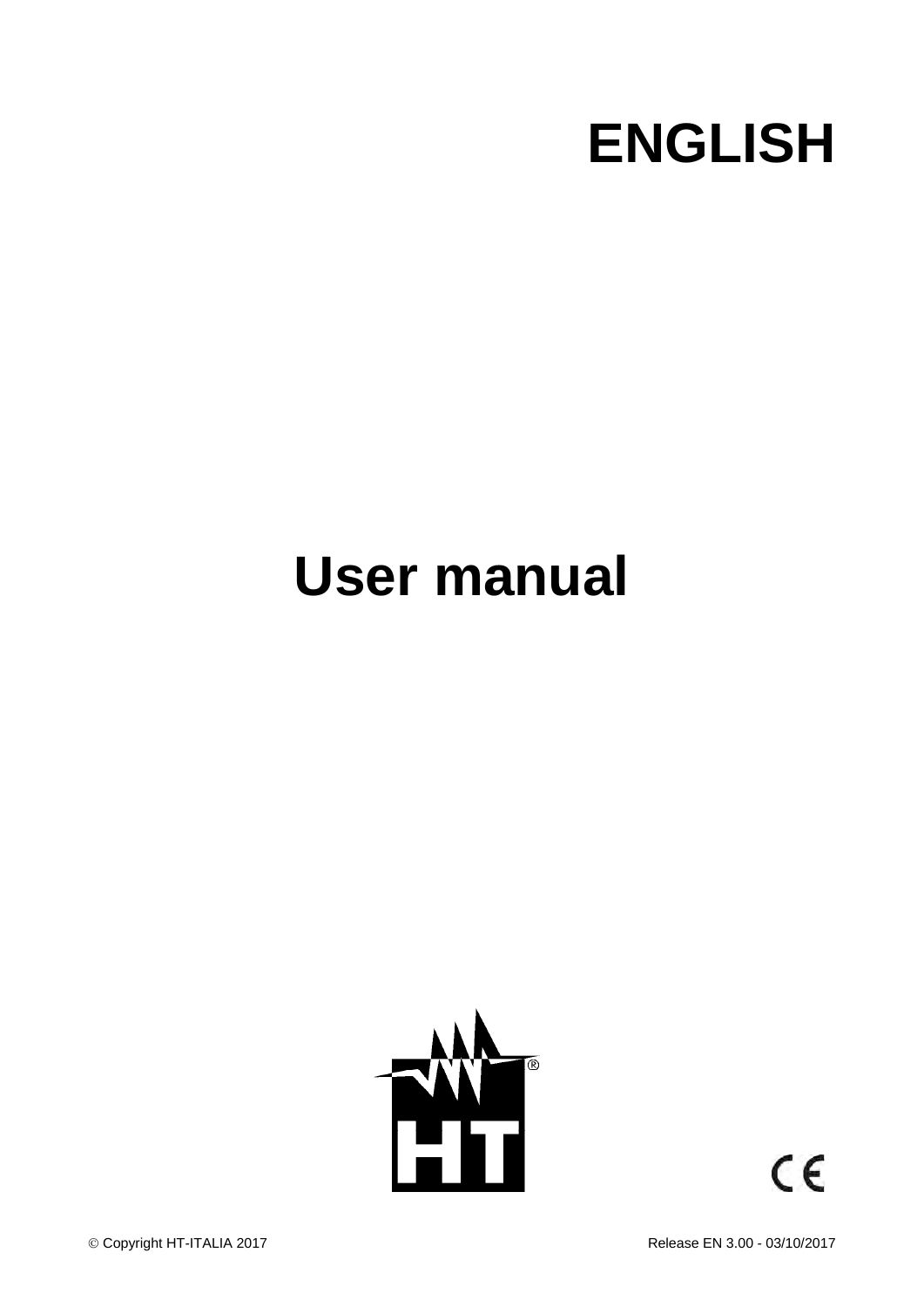| <b>Table of contents:</b>      |  |
|--------------------------------|--|
|                                |  |
| 1.1                            |  |
| 1.2.                           |  |
|                                |  |
| 2.1.                           |  |
| 3.                             |  |
| 3.1.                           |  |
| 3.2.                           |  |
| 3.3.                           |  |
| 4.                             |  |
| 5.                             |  |
| 5.1                            |  |
| 5.2.                           |  |
| 5.3.                           |  |
|                                |  |
| 61                             |  |
| 6.1.1.                         |  |
| 6.1.2.<br>6.1.3.               |  |
| 6.2                            |  |
| 6.2.1.                         |  |
| 6.3.                           |  |
| 6.3.1.                         |  |
| 6.3.2.                         |  |
| $7_{\scriptscriptstyle{\sim}}$ |  |
| 7.1.                           |  |
| 7.2.                           |  |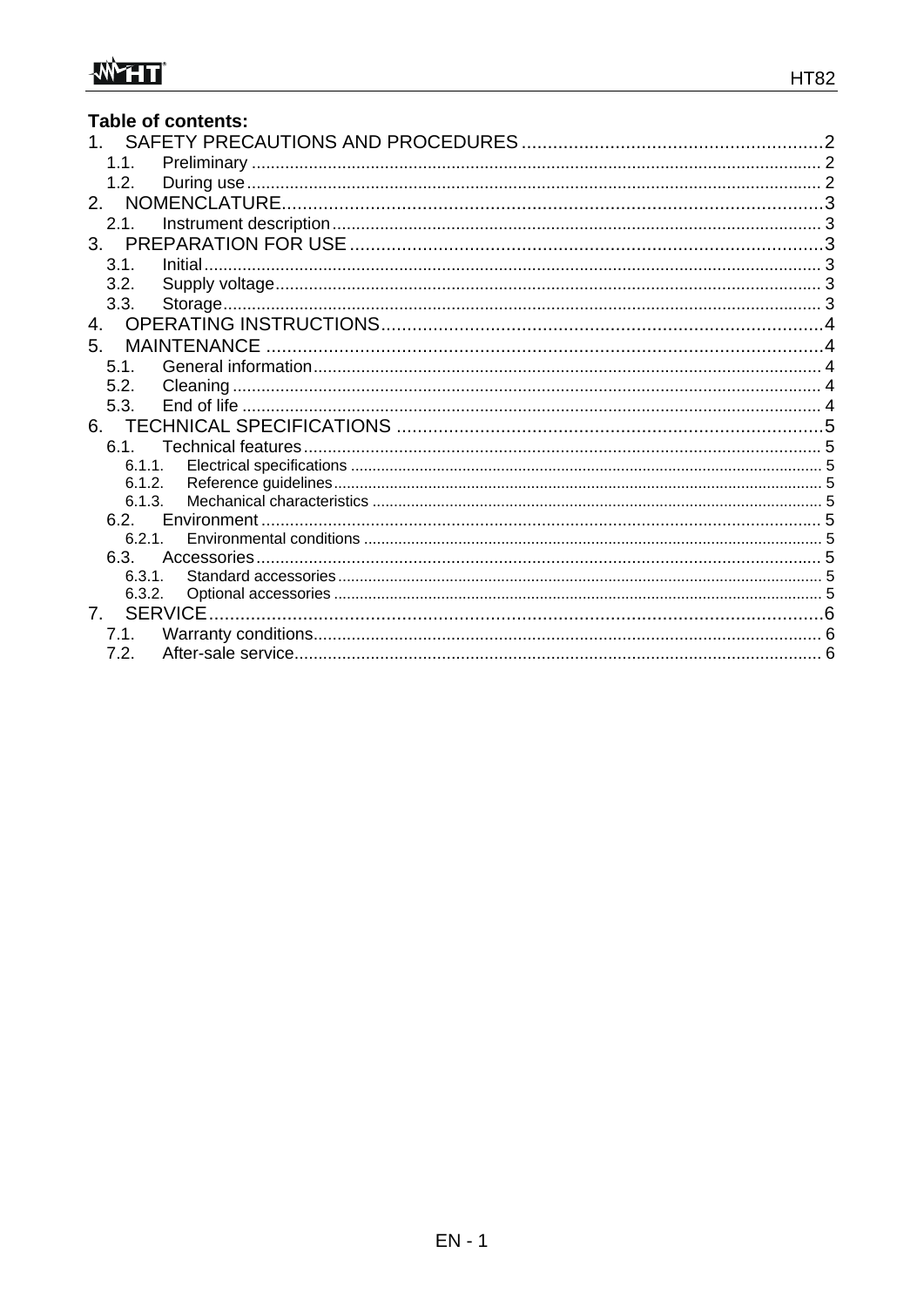# **1. SAFETY PRECAUTIONS AND PROCEDURES**

This meter is in compliance with safety standards IEC/EN61557-1 and IEC/EN61010-1 related to electronic measuring instruments. For your own safety and to avoid damaging the instrument follow the procedures described in this instruction manual and read carefully all notes preceded by this symbol  $\triangle$ . When taking measurements:

- Avoid doing that in humid or wet places make sure that humidity is within the limits indicated in § 6.2.1.
- Avoid doing that in rooms where explosive gas, combustible gas, steam or excessive dust is present.
- Keep you insulated from the object under test.
- Do not touch exposed metal parts such as test lead ends, sockets, fixing objects, circuits etc.
- Avoid doing that if you notice anomalous conditions such as breakages, deformations, fractures, leakages of battery liquid, blind display etc.
- Be particularly careful when measuring voltages exceeding 20V to avoid risk of electrical shocks.

The following symbols are used:

CAUTION – refer to the instruction manual - an improper use may damage the instrument or its components.



Double insulation

AC Voltage

## **1.1. PRELIMINARY**

- This instrument has been designed for use in environments of pollution degree 2.
- It can be used for testing the phase sequence on installations of overvoltage CAT IV 300V and CAT III 600V to the ground.
- When using the instrument always respect the usual safety regulations aimed at protecting you against the dangerous electric currents and protecting the instrument against incorrect operations.
- Only the leads supplied with the instrument guarantee compliance with the safety standards in force. They must be in good conditions and, if necessary, replaced with identical ones.
- This instrument is not suitable for measurements of non sine wave voltage.
- Do not test or connect to any circuit exceeding the specified overload protection or under environmental conditions exceeding the limits indicated in § 6.1.1 and § 6.2.1.

# **1.2. DURING USE**

We recommend carefully reading the following recommendations and instructions:



# **CAUTION**

An improper use may damage the instrument and/or its components or injure the operator.

When the instrument is connected to measuring circuits never touch any unused terminal.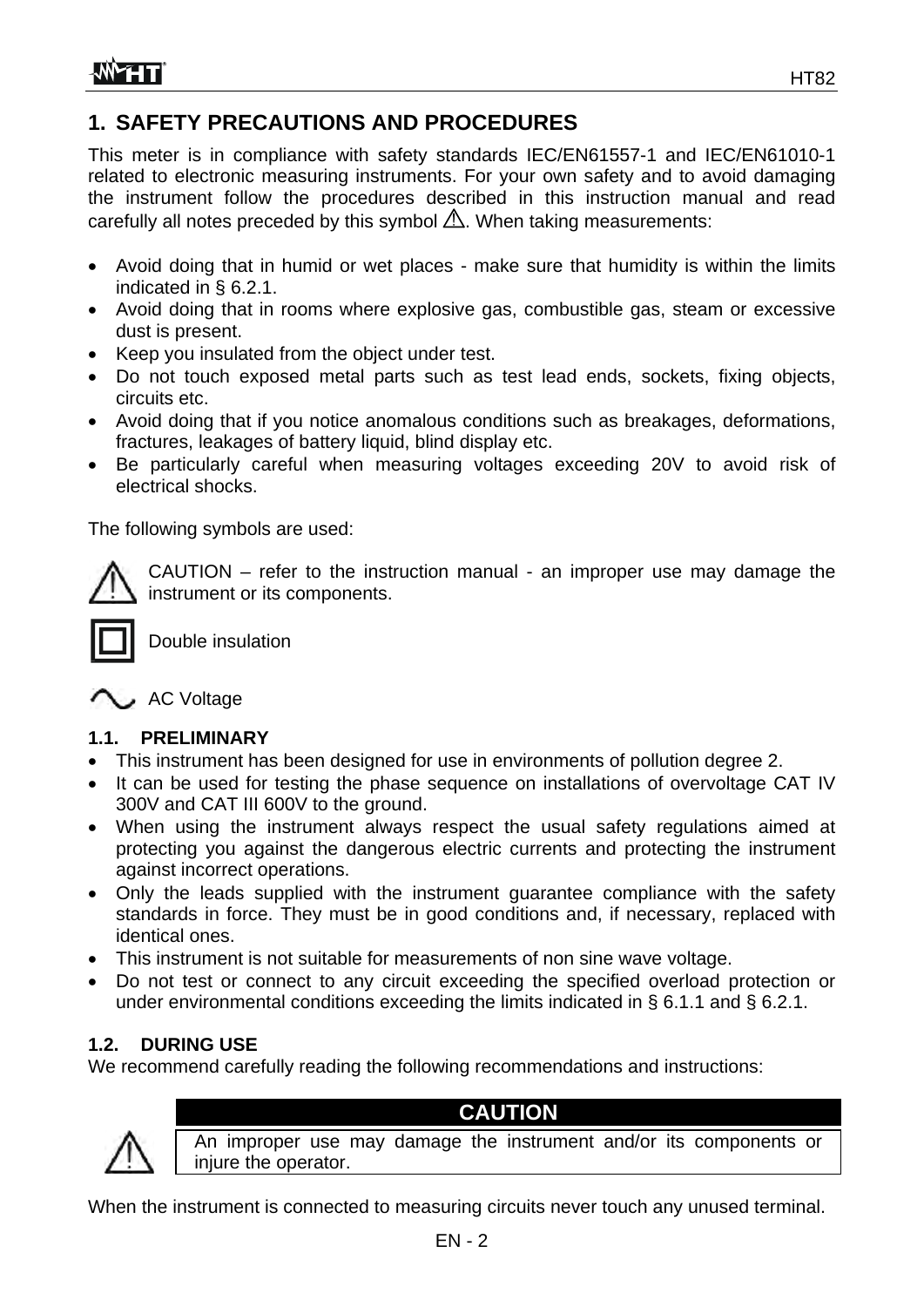# **2. NOMENCLATURE**

## **2.1. INSTRUMENT DESCRIPTION**



Fig. 1: Instrument description

CAPTION:

2. Display

1. Input terminals

# **3. PREPARATION FOR USE**

#### **3.1. INITIAL**

This instrument was checked both mechanically and electrically prior to shipment. All possible cares and precautions were taken to let you receive the instrument in perfect conditions. Notwithstanding we suggest you to check it rapidly (eventual damages may have occurred during transport – if so please contact the local distributor from whom you bought the item). Make sure that all standard accessories mentioned in § 6.3.1 are included. Should you have to return back the instrument for any reason please follow the instructions mentioned in § 7.

#### **3.2. SUPPLY VOLTAGE**

The instrument is self powered by the mains.

#### **3.3. STORAGE**

After a period of storage under extreme environmental conditions exceeding the limits mentioned in § 6.2.1 let the instrument resume normal measuring conditions before using it.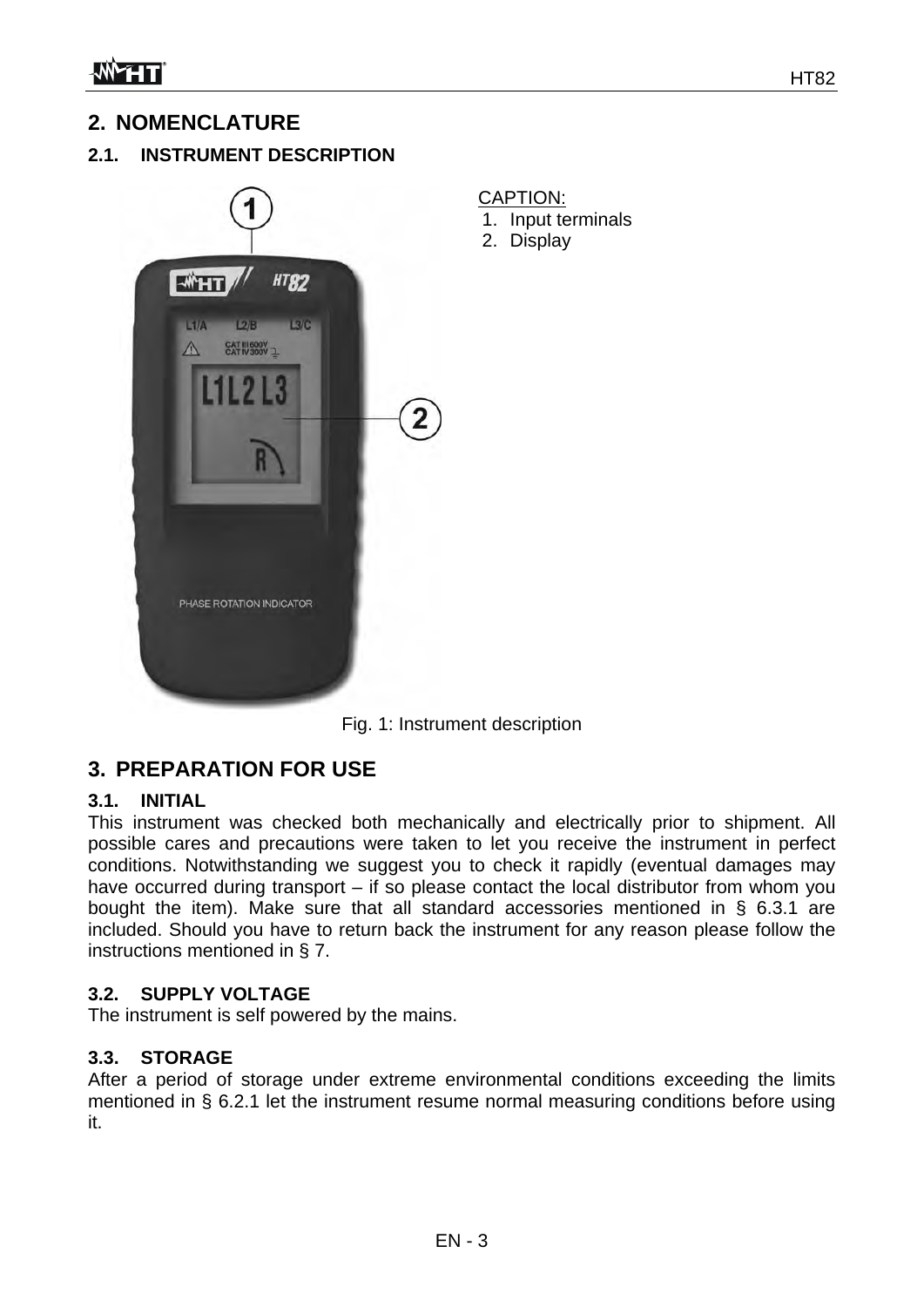# **4. OPERATING INSTRUCTIONS**



Do not test or connect to any circuit exceeding the specified overload protection. Do not attempt to measure higher voltages to avoid electrical shocks or damages to the instrument.

**CAUTION** 

- 1. Connect the test cables by following their numbering.
- 2. Apply the relevant alligator clips to the free ends of the cables.
- 3. Connect the alligator clips to the electrical mains.
- 4. The instrument shows:
	- The connected phase cables, L1, L2, L3 referred to the relevant inputs (two cables have to be connected at least).
	- The phase sequence: the letter "**R**" with a clockwise arrow indicates the correct phase sequence, the letter "**L**" with a counterclockwise arrow indicates the incorrect phase sequence.

# **5. MAINTENANCE**

## **5.1. GENERAL INFORMATION**

This is a precision instrument. To guarantee its performances be sure to use it according to these instructions and keep it stored on suitable environmental conditions Do not expose it to high temperatures or humidity or direct sunlight.

#### **5.2. CLEANING**

To clean the instrument use a soft dry cloth. Never use a wet cloth, solvents or water.

## **5.3. END OF LIFE**



**CAUTION**: this symbol indicates that equipment and its accessories shall be subject to a separate collection and correct disposal.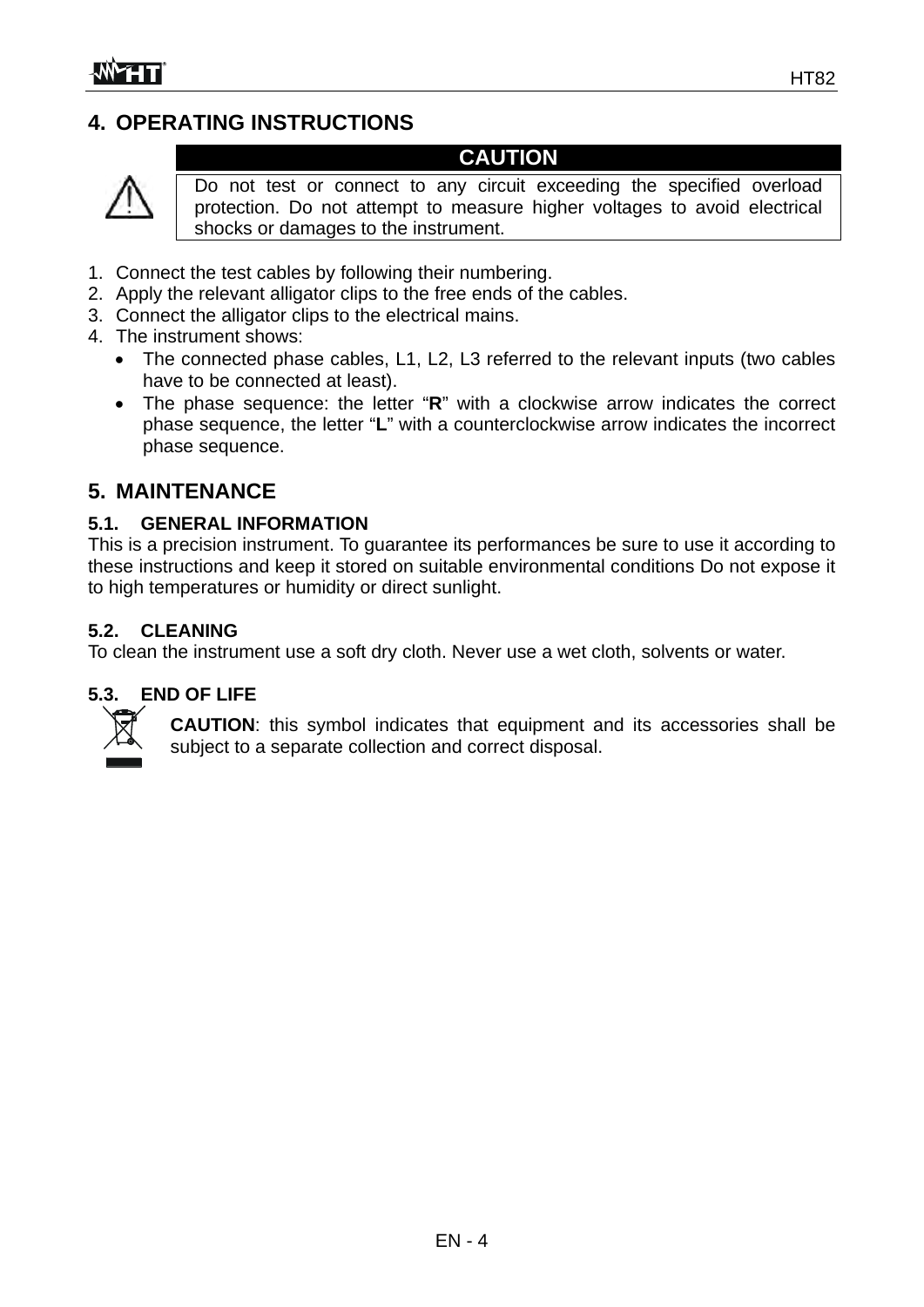# **6. TECHNICAL SPECIFICATIONS**

## **6.1. TECHNICAL FEATURES**

#### **6.1.1. Electrical specifications**

| Input voltage range:         | $40V \div 690V$ AC |
|------------------------------|--------------------|
| Frequency voltage range:     | 15Hz $\div$ 400Hz  |
| Absorbed current (by phase): | 1mA                |

#### **6.1.2. Reference guidelines**

| Safety:               | IEC/EN61010-1                       |
|-----------------------|-------------------------------------|
| EMC:                  | IEC/EN61326-1                       |
| Insulation:           | double insulation                   |
| Pollution degree:     |                                     |
| Measurement category: | CAT III 600V, CAT IV 300V to ground |
| Max height of use:    | 2000m (6561ft)                      |

#### **6.1.3. Mechanical characteristics**

Dimensions (L x W x H): 130 x 69 x 22mm (5 x 3 x 1in) Weight: 130g (4ounces) Mechanical protection: IP40

**Power supply** 

From the mains.

#### **Display**

Characteristics: Custom with phase sequence and detected phases indications

## **6.2. ENVIRONMENT**

#### **6.2.1. Environmental conditions**

Relative humidity:  $\leq 80\%RH$ Storage temperature:  $0^{\circ}C \div 40^{\circ}C$  (32°F  $\div 104^{\circ}F$ ) Storage humidity:  $<80\%RH$ 

Working temperature:  $0^{\circ}C \div 40^{\circ}C$  (32°F  $\div 104^{\circ}F$ )

#### **This instrument satisfies the requirements of Low Voltage Directive 2014/35/EU (LVD) and of EMC Directive 2014/30/EU This instrument satisfies the requirements of European Directive 2011/65/EU (RoHS) and 2012/19/EU (WEEE)**

## **6.3. ACCESSORIES**

## **6.3.1. Standard accessories**

- KIT82: set of 3 test cables + 3 alligator clips
- Carrying case
- User manual.

#### **6.3.2. Optional accessories**

- $\bullet$  404-IEC#: test lead (# = color)
- 5004-IEC#: alligator clip  $(# = color)$
- $\bullet$  5001-#: test cable (# = color)